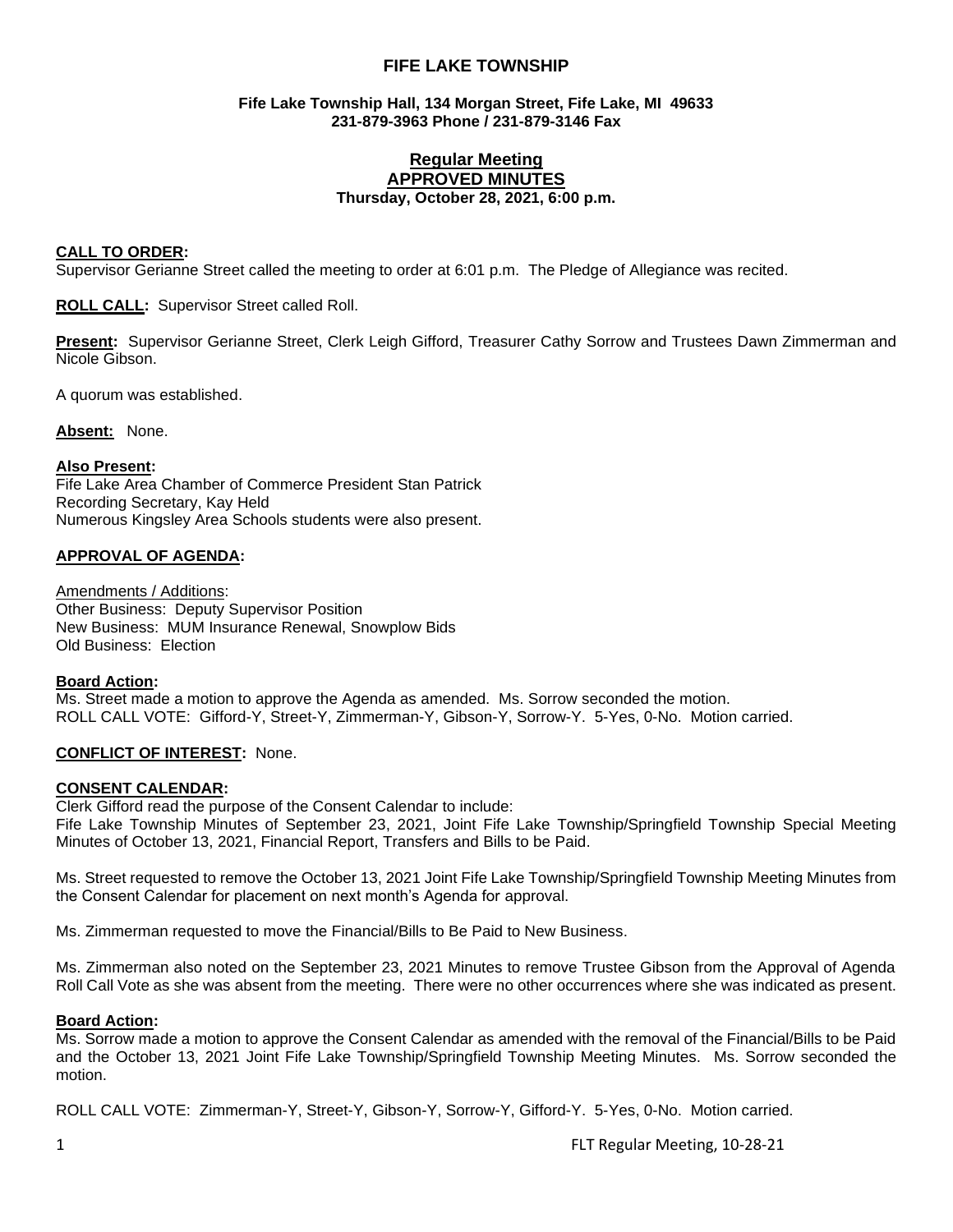## **CORRESPONDENCE:**

Ms. Street received correspondence from Ms. DeDe Weaver who asked that it not be shared aloud. She will follow-through on this with her personally.

Clerk Gifford received correspondence from Ms. Lisa Leedy with a FOIA request stemming from the October 13 Joint Fife Lake Township-Springfield Township Milfoil Assessment District Public Hearing. Ms. Gifford has been in contact with her.

Ms. Street received correspondence from the Fife Lake Township Fire Department and read it aloud to the Board and members of the public. The Fire Department is asking for consideration of American Rescue Plan Act (ARPA) Covid Relief Funds. They responded to a request asking how the dynamics of Covid have affected the firefighters of Fife Lake, Springfield and Union Township. The letter expressed how the pandemic has affected the Fire Department as a whole and members individually from shortages of supplies and PPE, limitations on trainings and in-person meetings, as well as day to day operations. It also spoke of physical and emotional tolls as well as the personal losses and stressors the pandemic has had on the Department while they have strived to continue to provide a high level of service to the community. They are asking for \$1,000 for each of the volunteer firefighters from ARPA funds.

Ms. Street shared communication she received from Pastor Jacob Terry of Fife Lake Baptist Church regarding concerns about the impending location of a marihuana grow facility and dispensary. She read the letter aloud.

Pastor Terry stated he understands the state regulation is 1,000 ft. from a school and two weeks ago churches were added to that Ordinance by Fife Lake Township. He believes this places the grow and dispensary site locations in question and in violation of this Ordinance. Part of this evening's meeting is to either remove churches from the Ordinance or shorten the distance. He is opposed to changing either for several reasons. As a pastor, he is opposed to marihuana and referenced scripture from 7 Timothy 2:7. As a church they stand to help people, including those struggling with addiction. He believes a marihuana facility so close to their meeting place would have a negative impact on that goal much like placing a bar next to an Alcoholics Anonymous meeting place. The revenues marihuana would bring to the community are not worth the price it would cost to already struggling families. He went on to express the effects of marihuana on individuals, families and communities.

Pastor Terry and those involved in the Fife Lake Baptist Church ministry do not wish to be desensitized by the constant sight of these facilities nor children affected by the negative influence associated with marihuana sale and use. They formally requested the Ordinance remain as is and not be changed to accommodate these facilities. He provided signatures from 18 individuals who are opposed to the proposed change, noting he had short notice as he only learned of this evening's meeting the night before.

## **CITIZEN COMMENT:**

## Mr. Shane Lewis, 11744 East State Street, Fife Lake, MI 49663

Mr. Lewis had prepared and distributed a lengthy letter regarding his concerns about the language in the Marihuana Ordinance in reference to the location of marihuana facilities to churches, schools, child care facilities, and public facilities such as libraries museums, parks, and beaches. The Ordinance does not take into consideration the proximity of such facilities to residential homes. He believes the decisions of today will have consequences for many years, some of which are irreparable. While fairness has been extended to the various types of marihuana facilities, he does not believe that same level of fairness has been given to the residents of the Fife Lake area. He asks what are we willing to give up for \$20,000?

Regarding aesthetics, two dispensaries will affect what people think about Fife Lake now and in the future. People in the community who choose to use marihuana are able to get it somewhere. Moreso, he believes if you research the substance and its effects, one would be surprised. Some view it as medicine. Studies show it does help some people. However, there are two components to it: THC and CBD. Science says they work against each other – a high versus medicinal. Through resources he cites in his letter, he states that THC can trigger psychosis and CBD seems to fight it. Scientists found there are two genes in our DNA makeup that could cause schizophrenia. While these genes may not manifest schizophrenia, adding THC can do so. Evidence shows that regular marihuana use increases the chance of psychosis in teenagers and regular use in people can have negative effects such as mental illness, lower grades and IQ, school dropout, etc. Desensitization has a negative impact, particularly on our youth, and he tested his theory on his own four high schoolers. They thought it was no big deal because it is legal and available everywhere.

## **GUESTS:** None.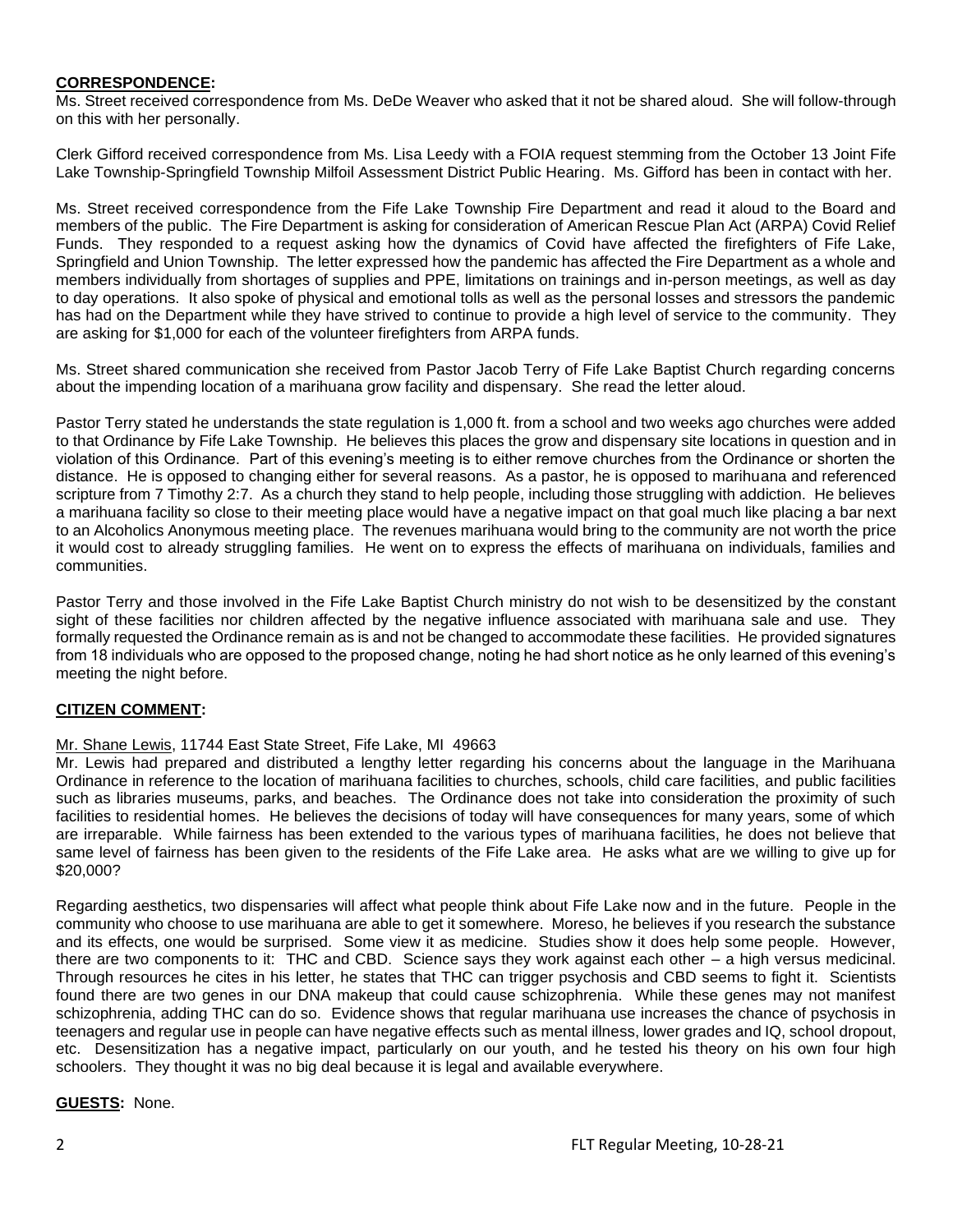## **REPORTS:**

## **County Commissioner – Mr. Rob Henschell:**

Absent - No report.

Trustee Gifford expressed concern that in her year on the FLT Board (less two meetings she was unable to attend) she has not seen Mr. Henschell at a meeting. She asked if he could please be requested to attend. Supervisor Street stated she has received no response to emails.

## **Sheriff Department – Deputy Derek Reed:**

Deputy Reed reported the following activity last month:

Some of his investigations include:

One Harboring a Fugitive, one Possession of a Controlled Substance, one Disorderly/Probation Violation, one Ordinance Violation, nine Assists, one Warrant Arrest, nine Traffic Stops, four Traffic Crashes, 10 Assists and six Follow-up Investigations.

The Grand Traverse County Sheriff's Office has also investigated in Fife Lake:

One Assault & Battery, one Larceny from an Auto, three Traffic Stops, two Trespass, two Warrant Arrests, one Assist, three Suspicious, and one Motorist Assist.

Deputy Reed stated he has only been here a short time; however, suggested cameras be placed in the boat launch area and in the park as there have been numerous complaints/investigations; i.e., stolen vehicle, drug investigation, stolen purse on State Street that was thrown into the park porta john, etc. There has also been damage to the equipment at the park. He suggested the Board consider cameras in the future when making equipment investments.

Supervisor Street publicly offered accolades to Deputy Reed as he assisted a local homeless person in the Village. He went above and beyond by providing this individual with a bus ticket to aid in reuniting him with his family.

Deputy Reed stated he received the new radar gun today and new batteries for the speed detector.

## **Ambulance/Fire/Emergency Planning – Ms. Nicole Gibson, Chief Scott Tinker.**

Ms. Nicole Gibson reported:

No Ambulance report as she did not receive a report from Mr. Mike Berendsohn, EMS Director of Kalkaska Emergency Service.

## Fire Chief Scott Tinker reported:

There were 11 runs in September:

9/5/21: Assisted Metro Station in East Bay Township at a structure fire; nine stations responded. On scene for three hours with five personnel responding.

9/6/21: Assisted Garfield with an MVA. On scene for 90 minutes with 11 personnel responding.

9/6/21: Minor MVA in Springfield Township. On scene for 10 minutes with five personnel responding.

9/11/21: Assisted South Boardman at a structure fire. On scene 35 minutes with four personnel responding.

9/12/21: MVA in Fife Lake Township. On scene for 60 minutes with seven personnel responding.

9/14/21: MVA in Fife Lake. On scene for one hour, 20 minutes with five personnel responding.

9/23/21: MVA in Fife Lake. On scene for 45 minutes with five personnel responding.

9/23/21: False fire alarm in Fife Lake. On scene 43 minutes with six personnel responding.

9/29/21: False alarm in Fife Lake at school. On scene 27 minutes with two personnel responding.

Chief Tinker stated the Fire Capital Millage Improvement will be on the November 2 ballot. He wanted to inform the public that a volunteer rural fire department needs monies to run. Their operating funds have not increased in 15-20 years. Rather than trying to increase the operational funds, they are seeking a capital millage solely for the purchase of new equipment. He indicated this year he had to cut \$30,000 from the operational budget; he cut \$5,000 from Training and \$4,000 from payroll. His team is part-paid volunteers. Of the operating budget, 86% are fixed costs.

The Department no longer only services structure fires. They also manage wild land fires, perform water, river and ice rescue, search and rescue, and EMS assist. Every one of these areas requires different training, which is costly. Ice water rescue alone is \$6,000 to train a fire department.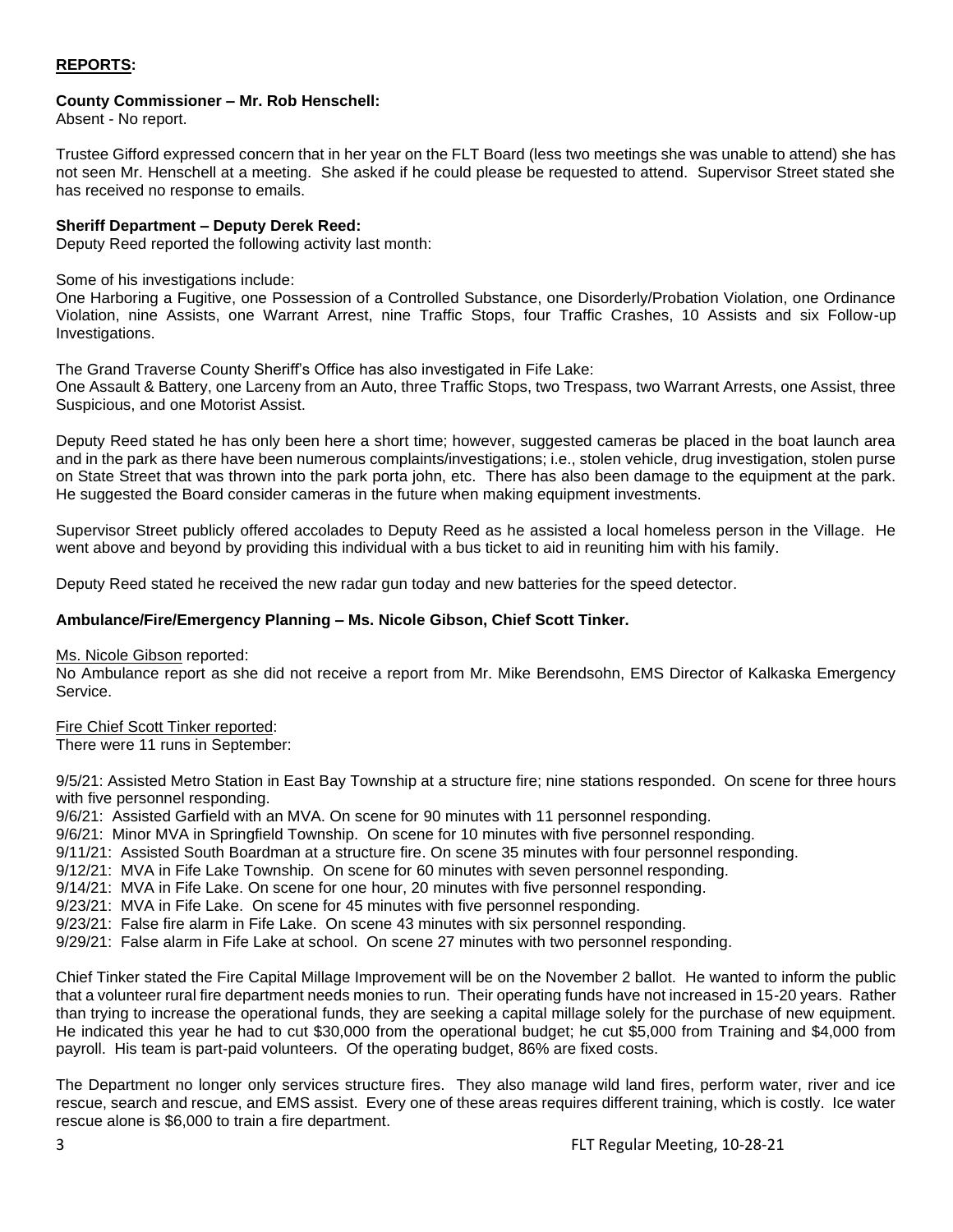The National Fire Protection Association (NFPA) requires removing a truck from service after 20 years; they need to take one out of service this year. They have one 1996 reserve engine for backup. If the proposed millage passes, they will purchase a new truck. They hope to not need to seek an operational millage in the future.

In 1990, the purchase of an engine was \$98,000. Since then the Authority took over and a new engine cost was \$250,000 plus \$50,000 in additional items. New engines can run from \$500,000 to \$1 million. The Department's fuel costs have increased by 52% in the past seven years. Utilities and rent have increased. Everything has gone up, yet with no millage increase.

Volunteer staff are paid a stipend per call. The average Member goes on 50% of calls. Their stipend pay over a year averages to \$1.76 an hour plus the cost of their personal vehicle to get to the station. It is expensive and very difficult to run a rural volunteer system. They are now asking for help. He announced there are flyers on the table to explain the proposal, complete with phone numbers. The Department is happy to answer any questions of the public. Their meeting schedule includes Wednesday nights at 6:30 and the Authority Board meets the second Monday of each month.

The 2022 budget proposal will be reviewed at next November's meeting.

Chief Tinker indicated he is asking Springfield and Fife Lake Townships the same amounts in ARPA funds for the Department. He reiterated how the pandemic has affected the department operationally, morale, mental health, and personally.

Chief Tinker informed the Board there is a broken 2.5" fill valve at the building. Supervisor Street authorized the \$169 to replace it, which Chief Tinker offered to do.

Captain Randy Tinker is looking at new locks for fire station doors. They are biometric and code, and identify every person going in and out of the station. He will be putting a proposal together.

Chief Tinker requested replacement of two lights that are out in front of the Tanker Door Bay and Brush Bay. He would also like another light above the main door through which they go in and out. There is no light, and it is very dark.

The Garage Door repair company was here; he is unaware if anything was done. The bottom of each door is rotted, there are 27 bad rollers (one almost hit a Member in the head), and the overhead doors are not working. He asked Clerk Gifford to notify him when they are here so that he can be onsite.

Taylor Morris of 9&10 news contacted him; they will try to get a night crew available to meet with him. He was interviewed by the Preview; an article will be published next week.

## Fife Lake Village – Mr. David McGough:

Village President McGough reported the Village Board met on 10/18/21. The following items were approved:

-100 tons of sand and salt for winter. The salt has arrived; sand expected next week.

-Tires for village pickup/plow truck

-Mr. Tom Rookus for the Joint Planning Committee

There is an application for and open seat on the Village Council; that individual may be sworn in at the November meeting. Roads are an ongoing topic, and they continue to research loans/grant.

They are working on the Recreational Marihuana Ordinance, drawing from FLT as a guideline and working with their attorney. The Ordinance may be adopted at the next meeting. They met with the Zoning Administrator regarding the alley behind the post office to make it open only to foot traffic.

## **Fife Lake Area Utility Authority (FLAUA) – Ms. Leigh Gifford:**

Ms. Leigh Gifford (FLAUA Secretary) reported:

FLAUA may need another part-time employee. They have continued to have annual audits conducted because they are still making payments to the USDA; however, FLAUA would like to explore if there is an option for an audit every other year.

FLAUA has asked to be considered for ARPA funds from Fife Lake Township for future maintenance and an AED.

They purchased one zero turn mower and other equipment from the Township. The Compliance Officer needs a manual; Ms. Sorrow is looking for it.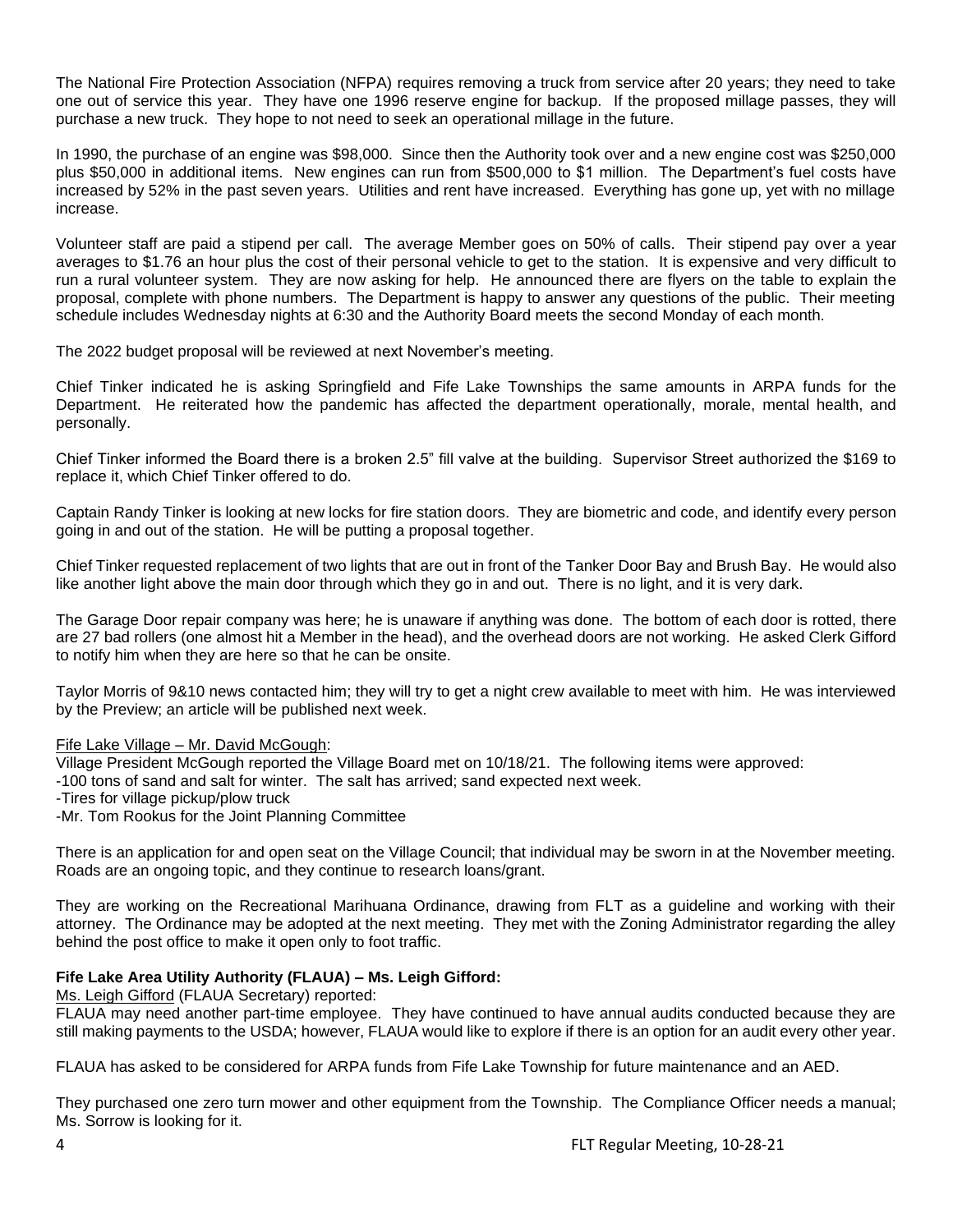# **Zoning Administrator – Mr. Robert Hall:**

Absent - No Report.

## **Fife Lake Area Joint Planning Commission (FLAJPC) – Ms. Dawn Zimmerman:**

Ms. Zimmerman reported:

The FLAJPC has held two meetings. She was unable to attend the 9/28/21 meeting; Mr. Shane Lewis reported on that meeting in her place.

Mr. Lewis stated the Board met Mr. Tom Rookus. They discussed the Walton Junction camper situation and the Rec Plan.

Trustee Zimmerman reported on the 10/26/21 meeting where they were given a final draft of the Rec Plan. Commissioners wanted extra time to review it and will discuss at next month's meeting. There was discussion regarding the Township's adopted Marihuana Ordinance regarding the potential change of 1000' from churches, etc. New Planner Tom Rookus replaced Chris Ingersoll. Their next meeting is November 30.

## **Civic Center South – Ms. Gerianne Street**

Ms. Street reported she was unable to attend the most recent Civic Center South meeting. She has heard that they are seriously considering a dog park at Civic Center South.

#### **Lake Shore Drive – Messrs. Mike Kattreh and Greg Sova**

Mr. Kattreh reported:

The Lake Shore Drive Committee asked the Grand Traverse County Road Commission to include Lake Shore Drive for millage support. They also asked them to consider making Lake Shore Drive a primary road.

With Supervisor Street's assistance, they met again with State Representative John Roth, Messrs. Brad Kluczynski and Wayne Schoonover of the Road Commission and Mr. Dan Hawkins, Kingsley Village Manager and MDOT Designated Representative for Rural Task Force.

He stated Supervisor Street will be meeting with Mr. Phil Masserant to discuss any possible funding for Lake Shore Drive.

#### **NEW BUSINESS:**

#### **Marihuana Application Process:**

Assistant Zoning Administrator Amanda Scott and FLT Clerk Leigh Gifford have thoroughly reviewed an application that was received. Ms. Scott joined the meeting by telephone at this time.

After extensive review, there was discussion that the State of Michigan already reviews many of the documents the Township has requested in their application. The Township can request additional information if deemed necessary.

There was Board discussion to consider striking the Township's request for W2s from the application; many applicants are self-employed and receive 1099s. The FLT attorney David Eberle was also consulted.

#### **Board Action:**

Ms. Street made a motion to remove the requirement of applicants to provide W-2s on Marihuana Applications. Ms. Zimmerman seconded the motion.

ROLL CALL VOTE: Gibson-Y, Zimmerman-Y, Street-Y, Sorrow-Y, Gifford-Y. 5-Yes, 0-No. Motion carried.

#### **American Rescue Plan Act (ARPA) Funds:**

Supervisor Street is still reviewing information and looking at prospective bids. The Township received a check for \$56,000, which is 50% of funds that will be awarded. This item was tabled until next month.

#### **Recreational Marihuana Retail Licensing Application:**

Fife Lake Township received one complete Retail Marihuana Application from Venus Operations, LLC (dba as Skybox).

## **Board Action:**

Ms. Gifford made motion to accept and approve the application from Venus Operations for a Retail Marihuana License located at 6550 U.S. Highway 131, Fife Lake, MI 49633. Ms. Sorrow seconded the motion.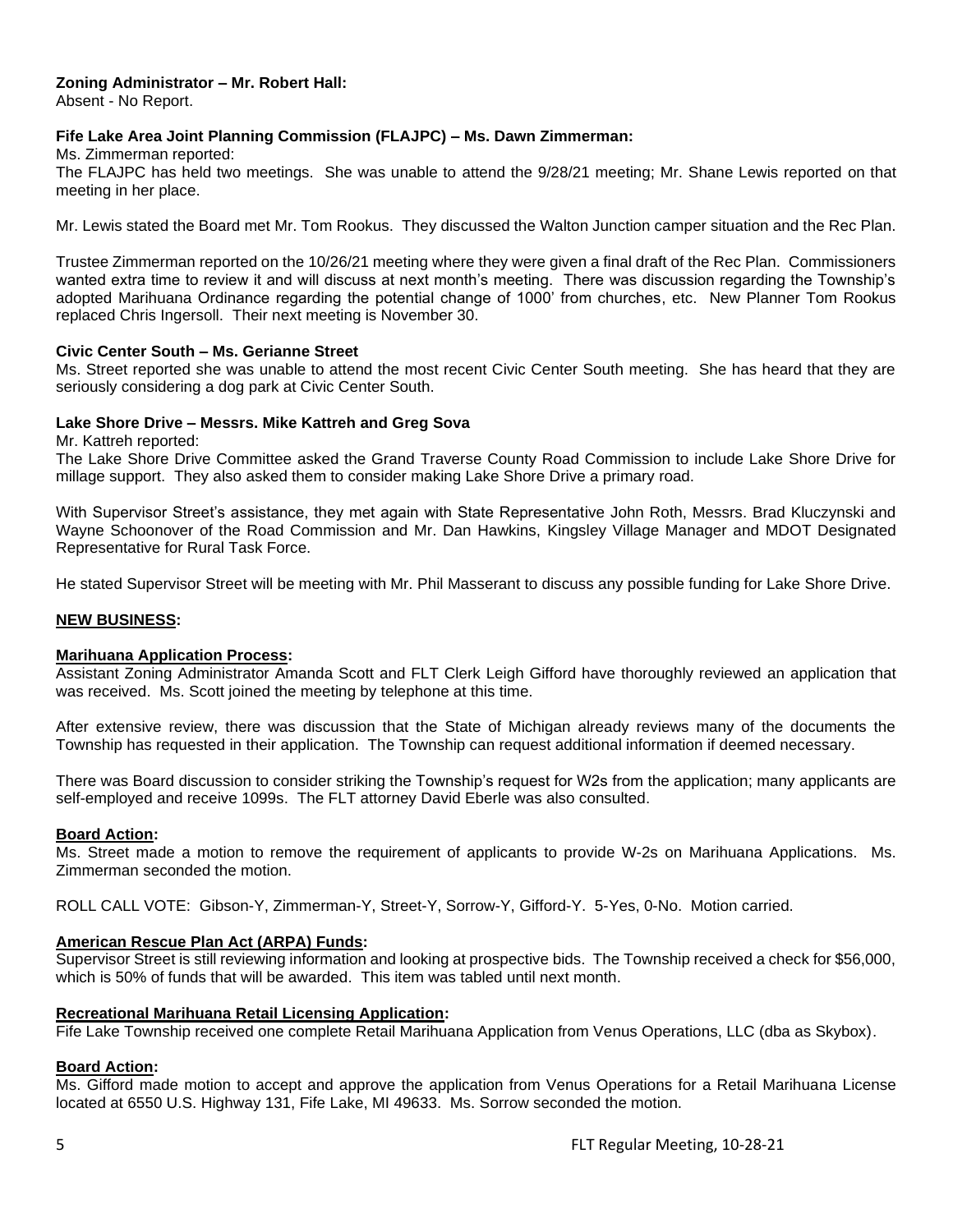## **Revisit Marihuana Ordinance:**

Supervisor Street reported when the Township began the Ordinance process, they went with the State of Michigan recommendation with regard to marihuana businesses in that "where the lot is located may not be located within 1,000 feet of a pre-existing public or private K-12 school, church, beach, or park excluding the State of Michigan park on U.S. Highway 131." This distance may cause a barrier for economic growth.

She noted Fife Lake Village has also discussed this and may change their clause to reduce the space from 1,000 feet to 500 feet to accommodate one site on the northeast side of the U.S. 131/M-186 intersection or strike it altogether.

There is a marihuana grow facility on the southeast corner of the same intersection stated above where the owners would also like to open a retail store.

To keep things consistent, it is being proposed to change the Ordinance verbiage regarding location restrictions from the currently stated 1,000 feet to 500 feet. That business is approximately 740 feet lot line to lot line to the Baptist Church. There is a 27.46 acre parcel between the church and the facility.

The business believes we are switching rules within the process that will greatly impact the business financially. It is Supervisor Street's recommendation to change the verbiage to 500 feet. There is a great deal of revenue through marihuana retailers; some of the lost revenue from the Pugsley facility closing could be recouped.

There was extensive Board discussion of retaining the distance at 1,000 feet, reducing it to 700 feet or reducing it to 500 feet. There is Board consensus to attempt to align the Ordinances.

#### **Board Action:**

Ms. Street made a motion to change the distance verbiage in the Marihuana Ordinance regarding location of marihuana businesses which currently reads "where the lot is located may not be located within 1,000 feet of a pre-existing public or private K-12 school, church, beach, or park excluding the State of Michigan park on U.S. Highway 131" and change that distance to "...............500 feet..............."

ROLL CALL VOTE: Sorrow-Y, Gifford-Y, Zimmerman-Y, Street-Y, Gibson-Y. 5-Yes, 0-No. Motion carried.

## **Milfoil Treatment Fuel Reimbursement:**

Mr. Fred Joles has not specifically asked for reimbursement for Milfoil monitoring; however has mentioned it. Ms. Street stated we need some kind formal documentation or an invoice from him to provide reimbursement.

#### **Deputy Supervisor Position:**

Supervisor Street introduced and recommended Mr. Jeff Berthiaume for the position of FLT Deputy Supervisor.

#### **Board Action:**

Ms. Street made a motion to approve Mr. Jeff Berthiaume as Fife Lake Township Deputy Supervisor. Ms. Zimmerman seconded the motion.

ROLL CALL VOTE: Gibson-Y, Zimmerman-Y, Street-Y, Sorrow-Y, Gifford-Y. 5-Yes, 0-No. Motion carried.

#### **Snowplow Bids:**

There was Board discussion about snowplow needs. Because it is under a specific dollar threshold, letting it out for bids is not necessary. A sealed bid was received from our current provider, Mr. Roger Gibson. A second interested party had backed out.

## **Board Action:**

Ms. Gifford made a motion to hire Mr. Roger Gibson for the 2021-2022 season based on his submitted invoice. If conditions warrant costs exceeding \$2,000, the Board would need to authorize additional services. Ms. Sorrow seconded the motion.

ROLL CALL VOTE: Street-Y, Zimmerman-Y, Gifford-Y, Sorrow-Y. 4-Yes, 0-No. Motion carried.

Ms. Gibson abstained from the vote to avoid any perceived conflict of interest.

**Bills to Be Paid"** There was Board discussion regarding Bills to be Paid: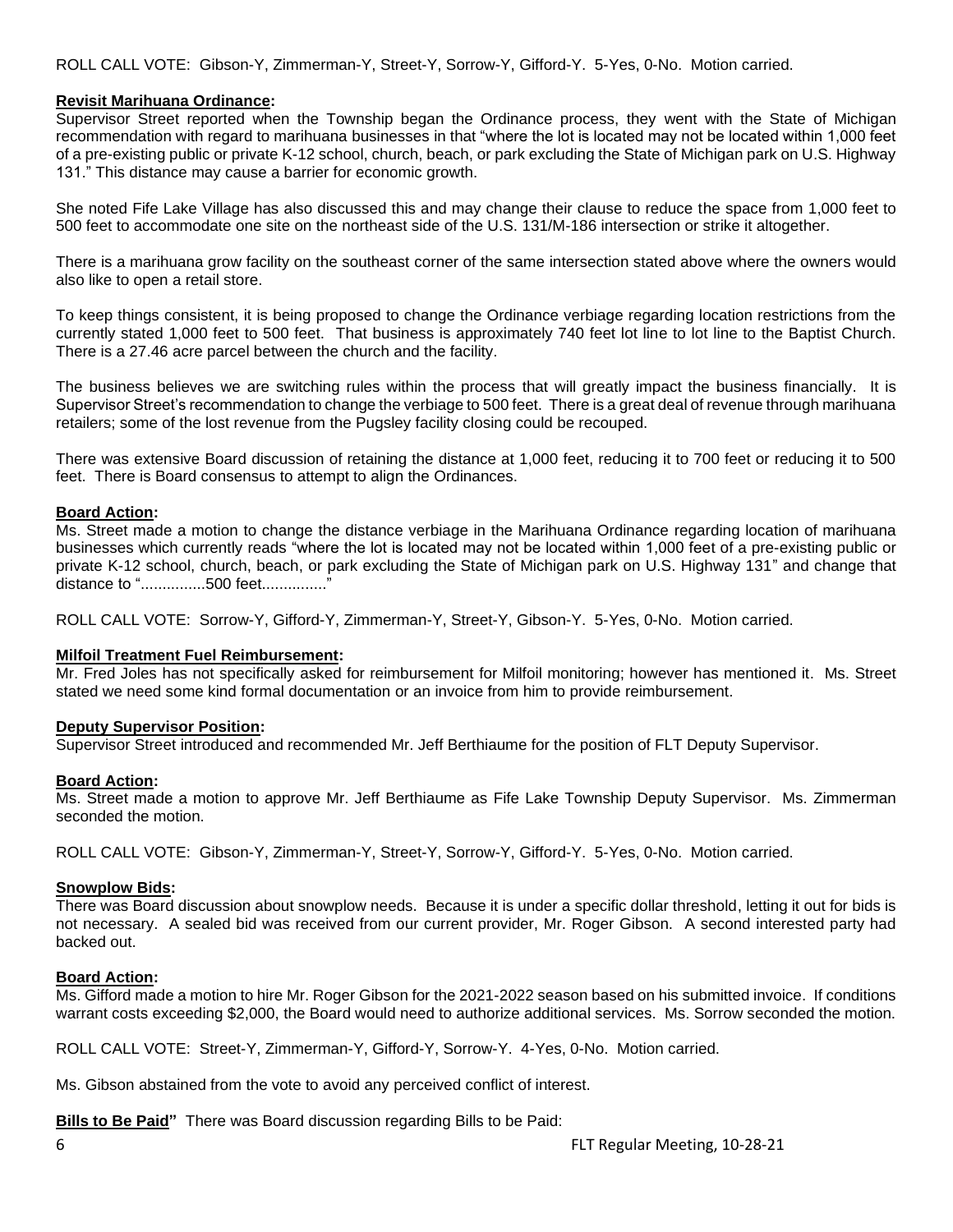Re: Leslie Emery, for cemetery contract services. We approved \$1500 at last meeting for finish installation of two hydrants and run the line, and materials. An additional \$2,000 was charged for other services: \$1,000 for moving the building and \$1,000 for filling in the foundation. There are two separate billings for different services/billings.

Re: Best Price Tree Service \$700. This was an emergency situation which Ms. Street approved.

Re: Historical Society funds; this was approved several months ago.

Re: Dave Crowley commission for sale of equipment. The Board confirmed he is to receive 15% commission for the sale of the Kubota tractor and 20% for the sale of other Township equipment. This was previously approved. These payments are not listed on the revised Bills to be Paid; the Board would like to get him paid.

## **Board Action:**

Ms. Street made a motion to approve Bills to be Paid with the addition of Mr. Dave Crowley's commission of 15% for the sale of the Kubota and 20% for the sale of other equipment. Ms. Zimmerman seconded the motion.

ROLL CALL VOTE: Gibson-Y, Zimmerman-Y, Street-Y, Sorrow-Y, Gifford-Y. 5-Yes, 0-No. Motion carried.

## **OLD BUSINESS:**

## **Sale of Township Equipment and Cemetery Update:**

Treasurer Sorrow reported:

The John Deere tractor has not sold yet; equipment has been sold. She will provide Clerk Gifford the breakdown of sale items and prices.

Re: Fife Lake Cemetery, she contacted six logger/tree services; five responded. There were three bids submitted. She and Ms. Lisa Plamondon walked the property with them. Bids range widely from \$10,000 - \$68,000.

The Township needs to mark trees they wish to retain. Board Members will walk the property to make those determinations. This is not a clear-cut project. The project would be managed in sections. As previously reported, there are currently no gravesites available to sell. A survey is not needed; the cemetery is fenced in.

Each of the vendors is equally qualified; however, the cost varied widely.

## Lutke Forest Products: \$10,000

Cut trees, remove stumps and level area for logging equipment and semi turnaround. Will leave trees marked by the Township to retain existing cemetery look. Harvest round wood logs, bolts and pulp out of harvested trees, and chip tops of all these trees and trees that have no value as round wood.

Will harvest some of the logs as opposed to chipping everything. They will take the wood, which reduces the cost. Scheduling is unknown at this time whether harvest can take place yet this fall.

## Helsel's Tree Service:

\$40,000 for clearing back section of cemetery (excluding border discussed along fence, swamp, and maintenance area), leaving select trees. Chipping trees and leaving chips on premises. No stumps.

\$60,000 for clearing back section of cemetery (excluding border discussed along fence, swamp, and maintenance area), leaving select trees, grinding trees and stumps into mulch and leaving mulch on property.

## Best Price Tree Service:

\$2,800/day for crews 8 hours/day, chippers and chainsaws, chip brush on ground, stack logs onsite. No stumping. \$68,000 for removal of all trees, chip brush on ground, haul away logs. No stumping.

## **Board Action:**

Ms. Street made a motion to hire Lutke Forest Products at the cost of \$10,000 to do the proposed harvest cemetery expansion project. Ms. Gibson seconded the motion.

ROLL CALL VOTE: Zimmerman-Y, Street-Y, Sorrow-Y, Gifford-Y, Gibson-Y. 5-Yes, 0-No. Motion carried.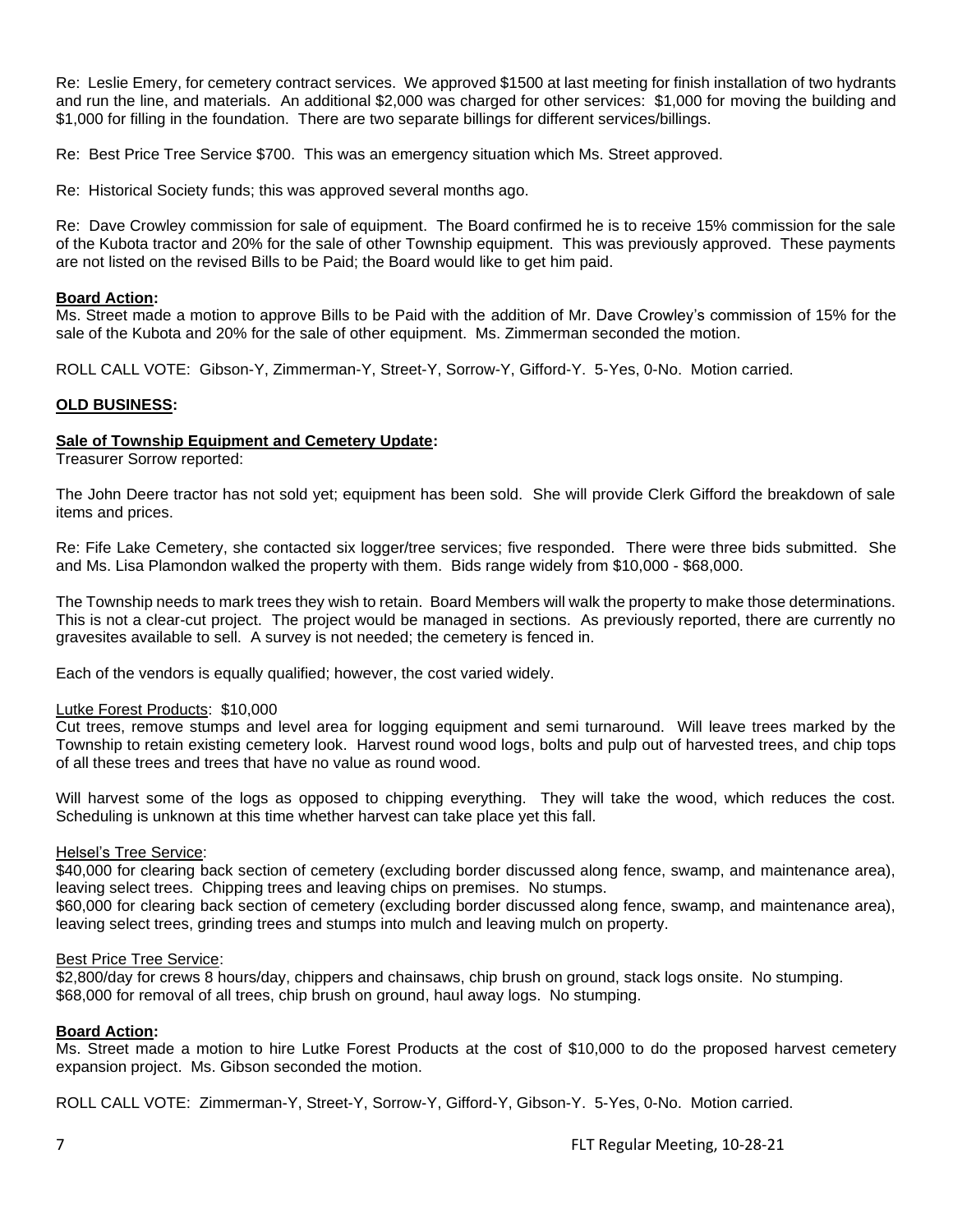## **Walton Junction Blight:**

Ms. Street reported a court date is scheduled, via Zoom, on November 22, 2021, at 1:30 p.m. with the Honorable Michael Stepka presiding. Members of the public can check online for the Zoom invite information if interested.

## **Milfoil Special Assessment Process:**

Ms. Street would like to form a Milfoil Committee. While the Township has been transparent in past; there is always room for improvement. Lake owners wish to have more information; it has always been available; however, she would like to put it out there in more accessible ways, improve public relations and have someone learn mapping of the Milfoil.

Messrs. Tom Hempsted, Fred Joles, and John Strowbridge have committed to help her on this Committee. She is looking for another lakefront property owner to assist.

## **Election:**

Clerk Gifford has sent a list of election workers to the Board, held public accuracy test, tested the equipment (machines are running fine), and the Deputy Clerk is taking the e-poll book to the County tomorrow for updates. It will be picked up Monday 11-1.

The meeting room will be set up 11-1 and closed to the public until Wednesday, 11-3. The election will be held Tuesday, 11-2 with the polls open from 7:00 a.m. to 8:00 p.m.

## **MUM Insurance Renewal:**

Clerk Gifford confirmed the Michigan Township Participating Plan insurance policy has been renewed.

**OTHER BUSINESS:** (Deputy Supervisor Position covered in New Business).

## **Outstanding Task List:**

The Outstanding Task List was reviewed. New tasks were added throughout the meeting and completed items removed.

Ms. Gifford stated someone purchased Gravesite 42; however, there is a Certificate recorded indicating it already belongs to someone under the Shaw Family. There are several abandoned graves in the Fife Lake Cemetery. She has asked for the Ordinance to be updated as information is very out of date in terms of procedures. Additionally, because the Ordinance is so out of date, she believes it should temporarily be removed from the FLT website. Perhaps the Cemetery Committee could take on updating the Cemetery Ordinance as a winter project.

She will be placing an ad regarding abandoned graves. We have no gravesites for sale until the expansion is completed. Someone wishes to purchase a site(s) but wants to ensure it does not belong to anyone else. Ms. Gifford questioned if it should be announced at this time there are no sites available for purchase; there was Board consensus it should be made known with the information that the cemetery expansion is underway.

Planning Commission notation: Ms. Street stated a Special Meeting needs to be scheduled for the Planning Commission regarding the 500 feet topic in the Marihuana Ordinance. A Public Notice will need to be published by Tessa with the Planning Commission.

Trustee Zimmerman reported the Road End Public Access Improvement Committee met last week. There was a lengthy discussion regarding the Birch street access site. It was first surveyed 11/18/18 and resurveyed 10/2021. They will be composing a letter to be sent to adjacent Birch Street property owners regarding Township Ordinance references for the future. The hump at Birch Street was removed and grass was planted.

Ms. Gifford mentioned FLAUA is seeking a flat bottomed boat for use on the pond.

Ms. Street reported on the status of Short-term Rentals. House Bill #1577 was passed by the House. Representative John Roth voted no. It will next go to the Michigan State Senate before becoming an Act. We will await a result.

Ms. Gibson reported the next Police Committee meeting will be held 11/9/21.

## **CITIZEN COMMENT:**

## Ms. Audrey Stryker, 11475 Lake Shore Drive, Fife Lake, MI

Ms. Stryker was pleased there were so many students present tonight to witness municipal government in action. As civic minded young people who are the future of our community, she asked if any of them would be interested in attending a